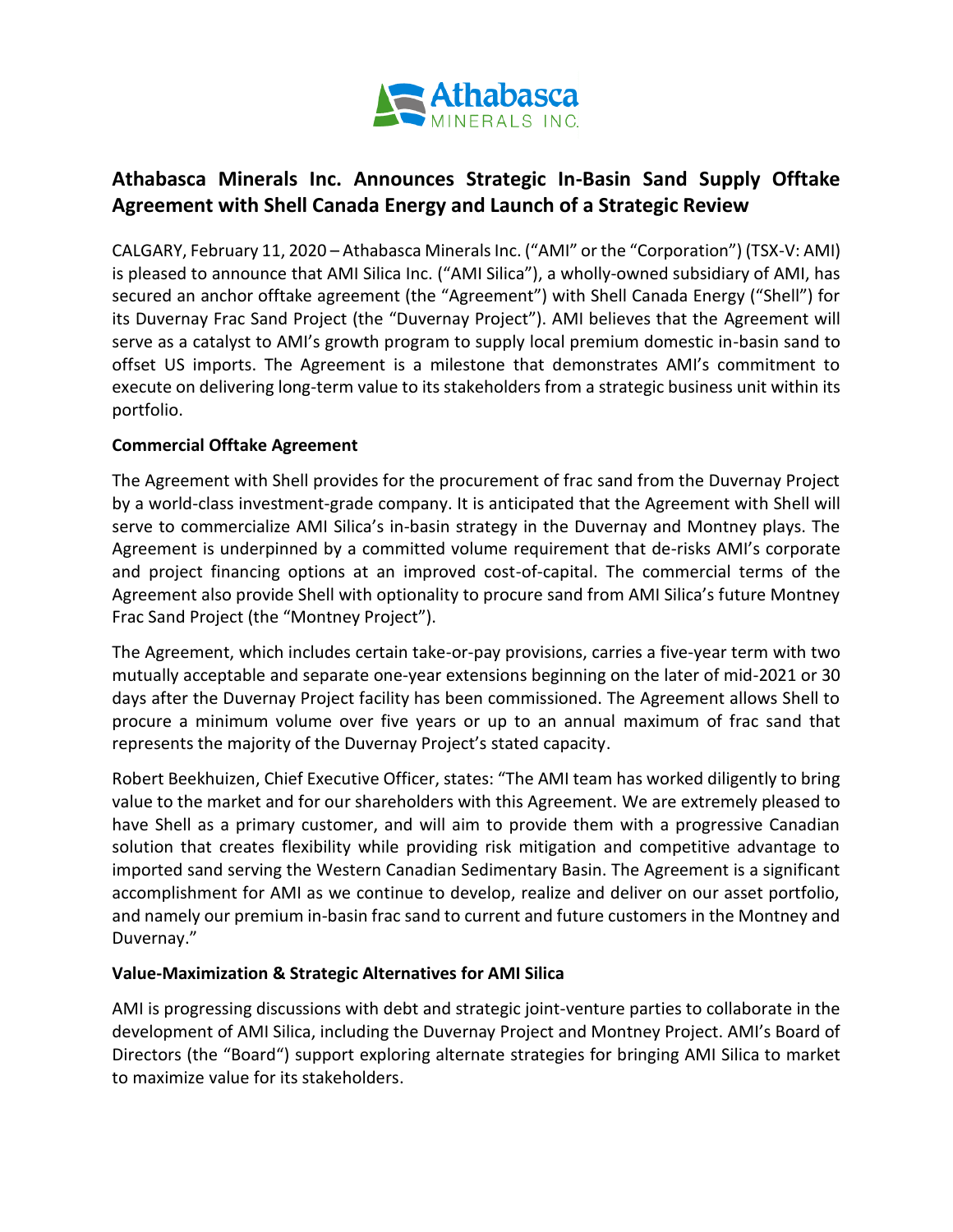Strategic alternatives to joint-venture partnership(s) may also include, but are not limited to, project investment(s), sale, merger, business combination, recapitalization, refinancing, or disposition of select, substantially all, or all of the assets of AMI Silica, or any combination of the foregoing.

The Board has hired Cormark Securities Inc. and Alcedio Capital Inc. as its co-financial advisors in connection with this review and analysis of strategic alternatives.

AMI has not set a definitive timetable for the conclusion of its strategic process and there can be no assurance that the strategic process will result in any transaction or other strategic change or outcome. AMI does not intend to comment further unless and until the Board has approved a specific course of action or AMI has determined further disclosure is required by law.

## **Advisors**

Cormark Securities Inc. and Alcedio Capital Inc. acted as the co-financial advisors to AMI in connection with the offtake Agreement.

## **AMI Secures Term Financing Arrangement and Coffey Lake Update**

AMI has independently secured term financing in support of opening the Coffey Lake pit, which further bolsters its cash liquidity position to sustain the development schedule for this project, and others in its portfolio. Over the last month AMI has cleared the Coffey Lake pit and is in the final stages of stripping the land, which should be completed by mid February. The project is tracking to open for sales in Q2-2020.

#### **About Athabasca Minerals Inc. (AMI)**

Athabasca Minerals Inc. (www.athabascaminerals.com) is an integrated group of companies focused on the aggregates and industrial minerals sectors, including resource development, aggregates marketing and midstream supply-logistics solutions. Business activities include aggregate production, sales and royalties from corporate-owned pits, management services of third-party pits, acquisitions of sand and gravel operations, and new venture development. Athabasca Minerals Inc. is the parent company of AMI RockChain Inc. (formerly Aggregates Marketing Inc.) (www.amirockchain.com) – a midstream technology-based business using its proprietary *Rockchain*™ digital platform, associated algorithm and QA/QC services to provide cost-effective integrated supply /delivery solutions of industrial minerals to industry, and the construction sector. It is also the parent company of AMI Silica Inc. (www.amisilica.com) – a subsidiary positioning to become a leading supplier of premium domestic in-basin sand with regional deposits in Alberta and NE British Columbia. It is the joint venture owner of the Montney In-Basin and Duvernay Basin Frac Sand Projects. Additionally, the Corporation has industrial mineral leases, such as those supporting AMI's Richardson Quarry Project, that are strategically positioned for future development in industrial regions with historically and consistently high demand for aggregates.

#### **For further information on AMI, please contact:**

Jan Cerny, VP Corporate Development & Capital Markets

Tel: 403-818-8680 / Email: jan.cerny@athabascaminerals.com